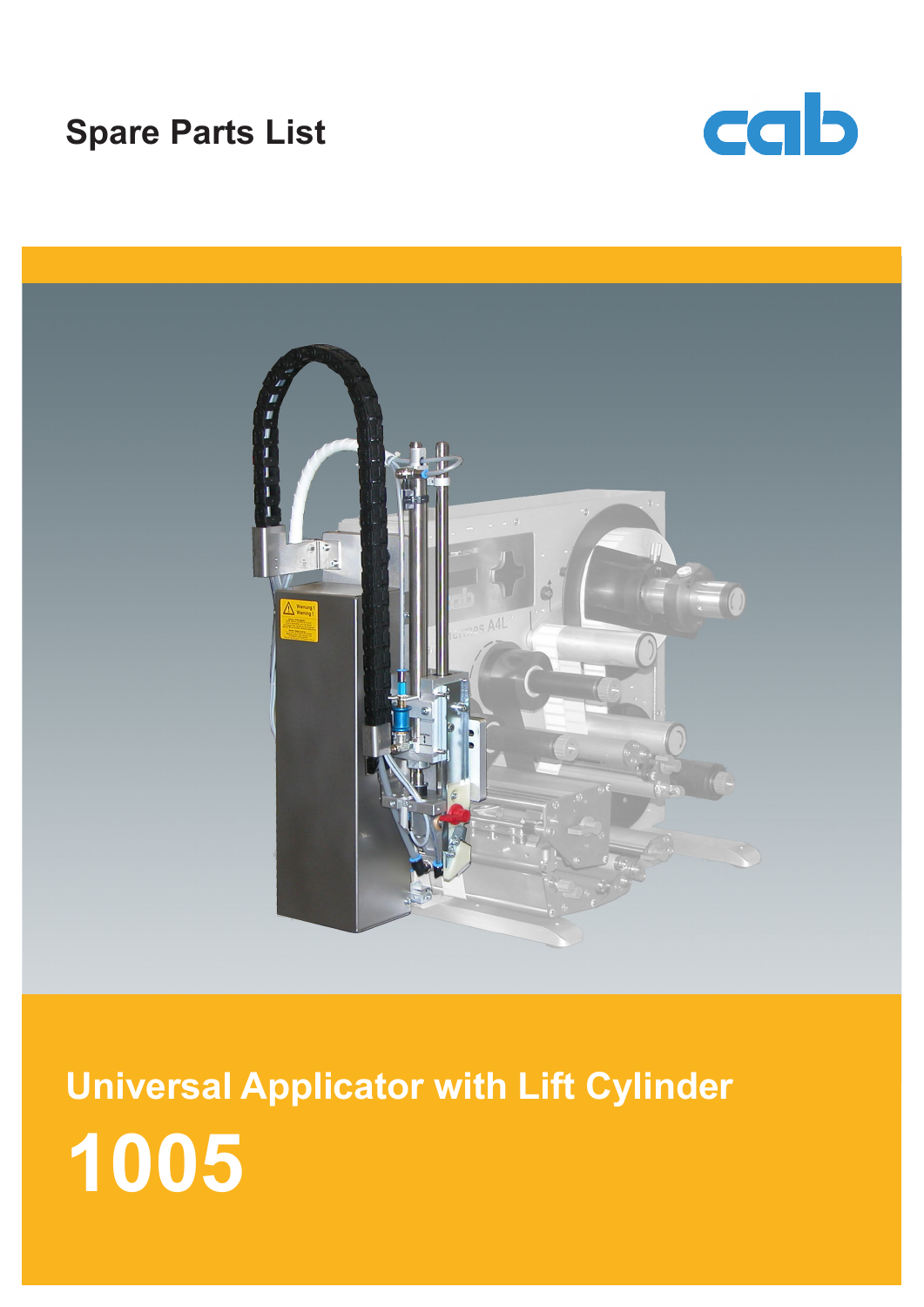#### **2 2 Spare Parts List for the following products**

| Part No. | <b>Description</b>        | <b>Type</b> |
|----------|---------------------------|-------------|
| 5950250  | Universal Tamp Applicator | 1005L-100H  |
| 5950253  | Universal Tamp Applicator | 1005R-100H  |
| 5950309  | Universal Tamp Applicator | 1005L-150H  |
| 5950251  | Universal Tamp Applicator | 1005L-220H  |
| 5950254  | Universal Tamp Applicator | 1005R-220H  |
| 5950252  | Universal Tamp Applicator | 1005L-300H  |
| 5950255  | Universal Tamp Applicator | 1005R-300H  |
| 5950308  | Universal Tamp Applicator | 1005L-400H  |
| 5950365  | Universal Tamp Applicator | 1005R-400H  |
|          |                           |             |

### **Table of Contents**

| $1 \quad$      |  |
|----------------|--|
| $\overline{2}$ |  |
| 3              |  |
| 4              |  |
| 5              |  |
| 6              |  |
| $\overline{7}$ |  |
|                |  |

**Edition:** 04/2012 - Part No. 9008575

#### **Copyright**

This documentation as well as translation hereof are property of cab Produkttechnik GmbH & Co. KG. The replication, conversion, duplication or divulgement of the whole manual or parts of it for other intentions than its original intended purpose - in particular the procurement of spare parts for products sold by cab – demand the previous written authorisation by cab.

#### **Editor**

Regarding questions or comments please contact cab Produkttechnik GmbH & Co. KG.

#### **Topicality**

Due to the constant further development of our products descrepancies between documentation and product can occur. Please check www.cabgmbh.com for the latest update.

#### **Terms and conditions**

Deliveries and performances are effected under the "General conditions of sale of cab"

#### **Germany**

cab Produkttechnik GmbH & Co KG Postfach 1904 D-76007 Karlsruhe Wilhelm-Schickard-Str. 14 D-76131 Karlsruhe Telefon +49 721 6626-0 Telefax +49 721 6626-249 www.cab.de info@cab.de

#### **France** cab technologies s.a.r.l. F-67350 Niedermodern

Téléphone +33 388 722 501 www.cab.de/fr info.fr@cab.de

#### **USA**

cab Technology Inc. Tyngsboro MA, 01879 Phone +1 978 649 0293 www.cab.de/us info.us@cab.de

**South Africa** cab Technology (Pty.) Ltd. 2125 Randburg Phone +27 11-886-3580 www.cab.de/za

info.za@cab.de

#### Asia 亚洲

cab Technology Co., Ltd.<br>希爱比科技股份有限公司 Junghe, Taipei, Taiwan Phone +886 2 8227 3966

www.cab.de/tw info.asia@cab.de

**China**  cab (Shanghai)Trading Co., Ltd.<br>铠博(上海)贸易有限公司 Phone +86 21 6236-3161 www.cab.de/cn

info.cn@cab.de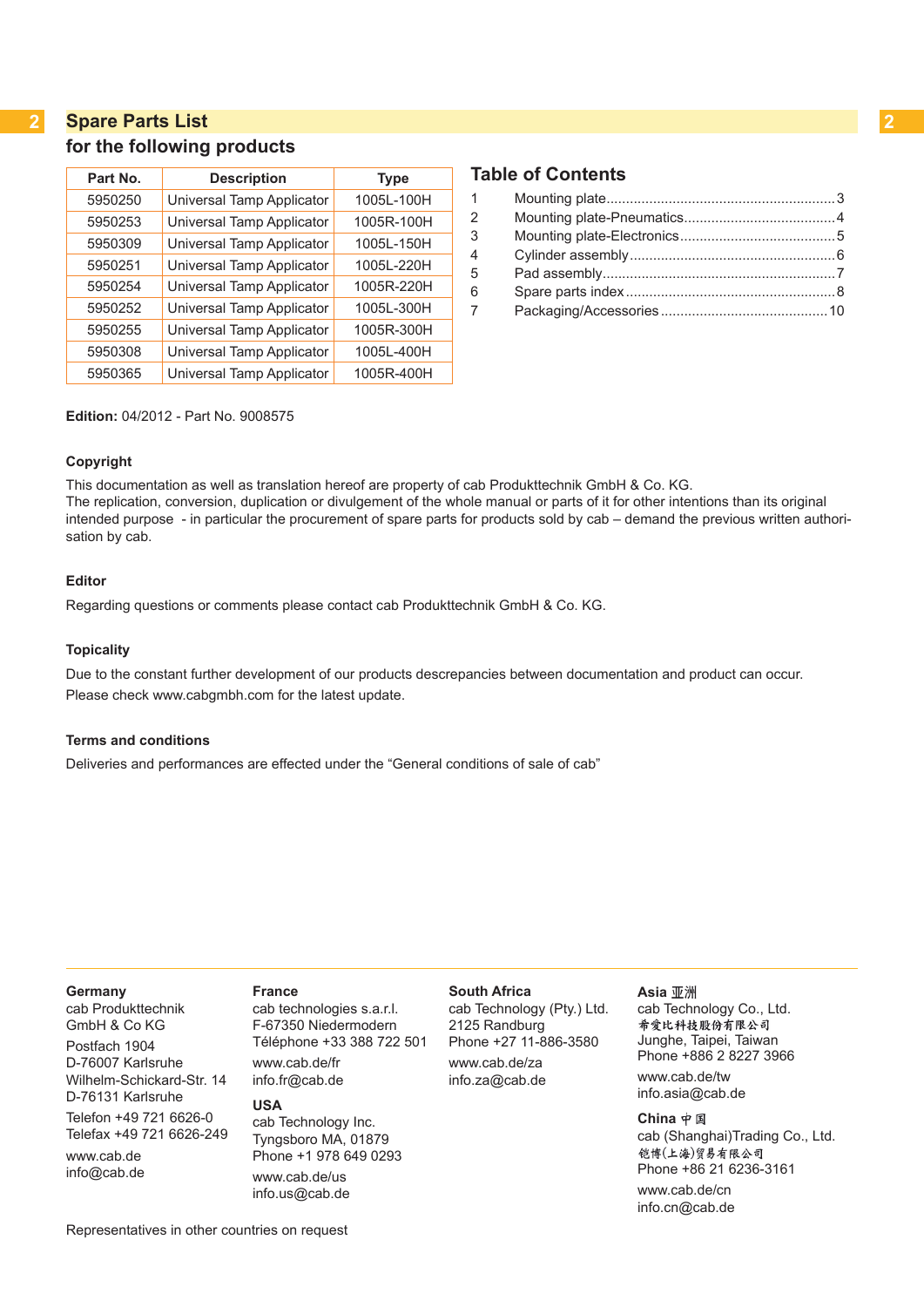## <span id="page-2-0"></span>**1 Mounting plate**

| No. | Part-No.               | <b>Description</b>              | PU |    | Serial No. |    |
|-----|------------------------|---------------------------------|----|----|------------|----|
|     |                        |                                 |    |    | from       | to |
| 1.1 | 5945531.001            | <b>Mounting Plate</b>           |    | 1  |            |    |
| 1.2 | 5947255.001            | <b>Mounting Plate</b>           | R  | 1  |            |    |
| 2.1 |                        | 5945529.001 Mounting Plate      |    | 1  |            |    |
| 2.2 |                        | 5950281.001 Mounting Plate      | R  | 1  |            |    |
| 3.1 | 5537978.001 Hinge Bush |                                 |    | 1  |            |    |
| 3.2 | 5942841.001            | Hinge Bush                      | R  | 1  |            |    |
| 4   |                        | 5902143.001 Screw DIN7991-M4x16 |    | 10 |            |    |
| 5.1 | 5940644.001            | Hinge Axle                      |    | 1  |            |    |
| 5.2 | 5942870.001            | Hinge Axle                      | R  | 1  |            |    |
| 6   | 5950124.001            | Thumbscrew                      |    | 1  |            |    |
| 7   |                        | 5903525.001 E-Ring DIN6799-4    |    | 10 |            |    |
| 8.1 | 5950257.001            | <b>Bracket</b>                  |    | 1  |            |    |
| 8.2 | 5950259.001 Bracket    |                                 | R  | 1  |            |    |

| No.  | Part-No.    | <b>Description</b>        |   | PU |      | Serial No. |
|------|-------------|---------------------------|---|----|------|------------|
|      |             |                           |   |    | from | to         |
| 9.1  | 5941817.001 | Cover                     |   | 1  |      |            |
| 9.2  | 5947257.001 | Cover                     | R | 1  |      |            |
| 15   | 5902049.001 | Screw DIN912-M4x6         |   | 10 |      |            |
| 24.1 | 5535763.001 | <b>Bracket</b>            |   | 1  |      |            |
| 24.2 | 5942842.001 | <b>Bracket</b>            | R | 1  |      |            |
| 25   | 5902026.001 | Screw DIN7985-M3x6        |   | 10 |      |            |
| 30   | 5537675.001 | Plate                     |   | 1  |      |            |
| 31   | 5901574.001 | Cable Clamp               |   | 1  |      |            |
| 36.1 | 5537994.001 | <b>Blow Tube Retainer</b> |   | 1  |      |            |
| 36.2 | 5942853.001 | <b>Blow Tube Retainer</b> | R | 1  |      |            |
| 37   | 5902030.001 | Screw DIN7991-M3x12       |   | 10 |      |            |

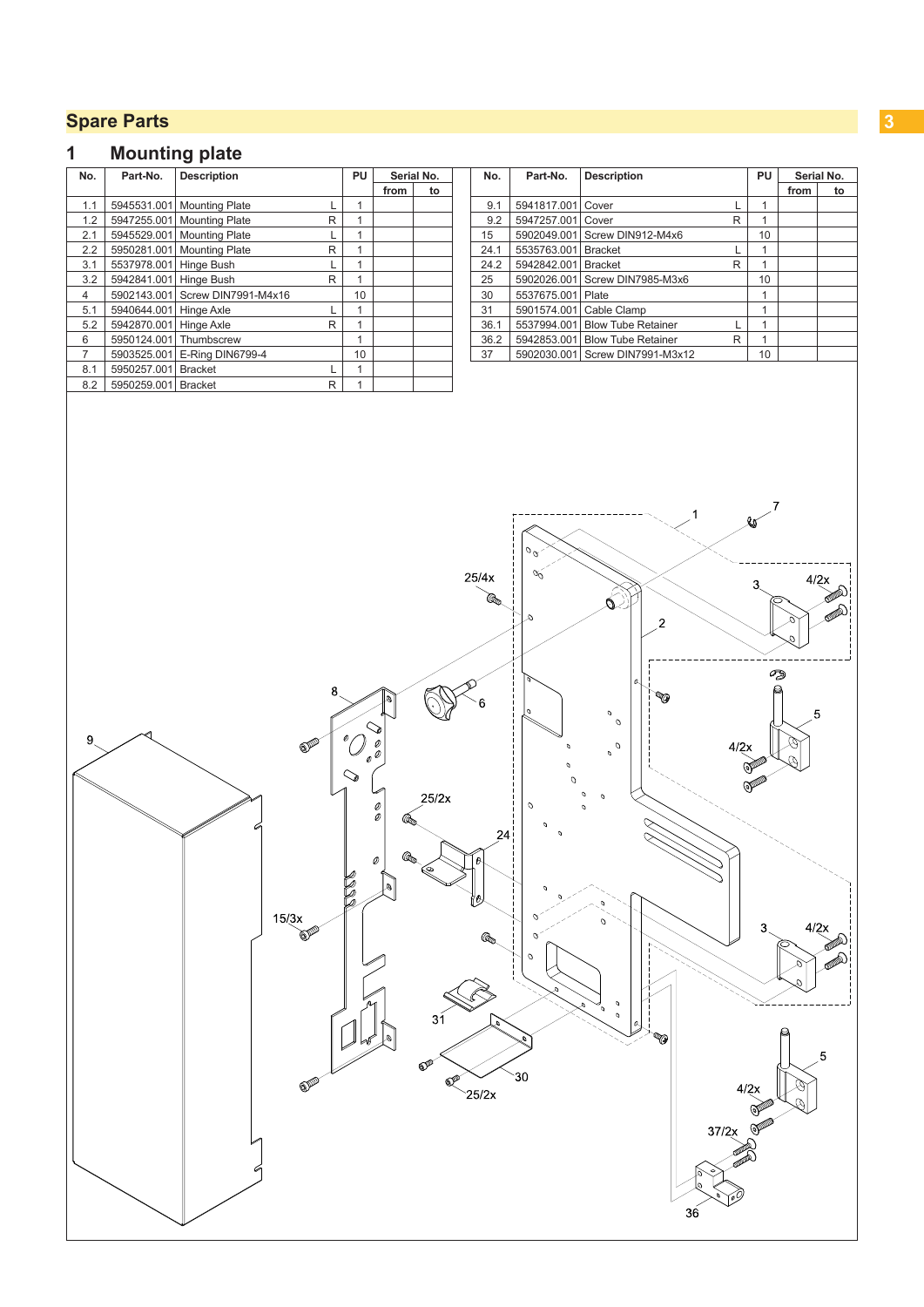## <span id="page-3-0"></span>**Mounting plate-Pneumatics**

| No. | Part-No.    | <b>Description</b>           | PU | Serial No. |    |
|-----|-------------|------------------------------|----|------------|----|
|     |             |                              |    | from       | to |
| 10  | 5950267.001 | <b>Blow Valve</b>            | 1  |            |    |
| 11  | 5902815.001 | Screw DIN912-M3x45           | 10 |            |    |
| 12  | 5905611.001 | Valve                        | 1  |            |    |
| 13  | 5905255.001 | Push-in L-Connector          | 1  |            |    |
| 14  | 5905748.001 | Silencer                     | 1  |            |    |
| 16  | 5905971.001 | Push-in/threaded L-Fitting   | 1  |            |    |
| 17  |             | 5905923.001 Vacuum Generator | 1  |            |    |
| 18  | 5941991.001 | <b>Bracket</b>               | 1  |            |    |
| 19  | 5902004.001 | Screw DIN912-M4x20           | 10 |            |    |
| 20  | 5911003.001 | Miniature Pressure Regulator | 1  |            |    |
| 21  | 5905437.001 | Push-in/threaded Fitting     | 1  |            |    |
| 22  | 5905664.001 | Push-in T-Connector          | 1  |            |    |
| 23  | 5900025.001 | Standoff Bolt M3x14          | 10 |            |    |
| 25  | 5902026.001 | Screw DIN7985-M3x6           | 10 |            |    |
| 26  | 5902080.001 | Screw DIN7985-M3x20          | 10 |            |    |

| No.  | Part-No.    | <b>Description</b>                     | PU |      | Serial No. |
|------|-------------|----------------------------------------|----|------|------------|
|      |             |                                        |    | from | to         |
| 27.1 | 5950260.001 | <b>Valve Terminal</b>                  | 1  |      |            |
| 27.2 | 5950261.001 | <b>Valve Terminal</b><br>R             | 1  |      |            |
| 28   | 5905592.001 | Push-in T-Fitting                      |    |      |            |
| 29   | 5901032.001 | <b>Plastic Bushing</b>                 | 10 |      |            |
| 32   | 5521218.001 | Vakuum Sensor                          | 1  |      |            |
| 33   | 5903003.001 | Washer DIN125-A4.3                     | 10 |      |            |
| 35   | 5905603.001 | Push-in/threaded Fitting               |    |      |            |
| 37   | 5902030.001 | Screw DIN7991-M3x12                    | 10 |      |            |
| 39   | 5966460.001 | Tube                                   | 2m |      |            |
| 40   | 5966461.001 | Tube                                   | 2m |      |            |
| 41   | 5966464.001 | Tube                                   | 2m |      |            |
| 51   | 5917462.001 | Push-in L-Fitting                      |    |      |            |
| 57   | 5905281.001 | Valve                                  | 1  |      |            |
| 68   |             | 5905283.001   Push-in/threaded Fitting | 1  |      |            |

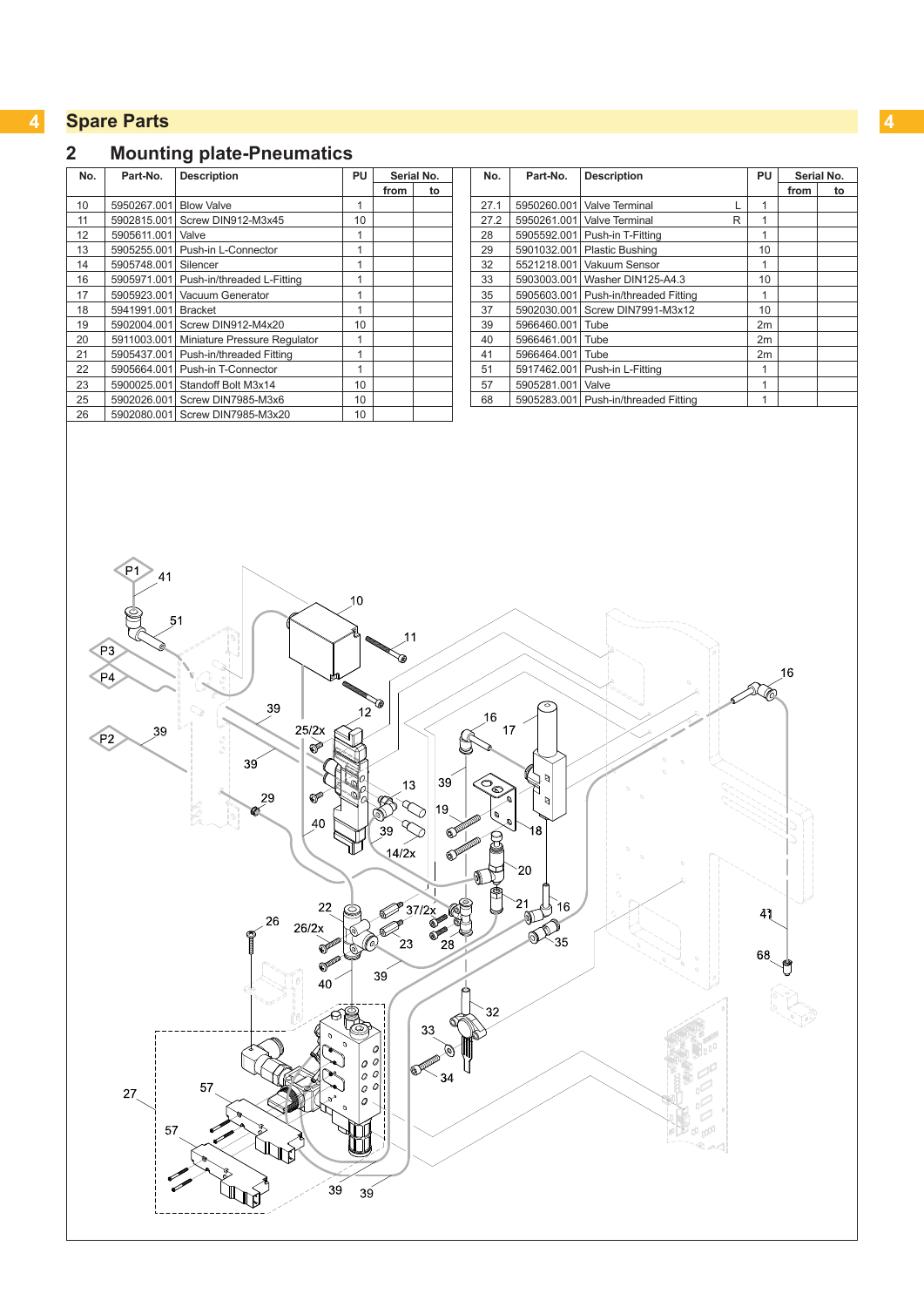### <span id="page-4-0"></span>**4 A Spare Parts 5 1** *A <b>C 5 A C <i>C C C C C C C C C C*

#### **3 Mounting plate-Electronics**

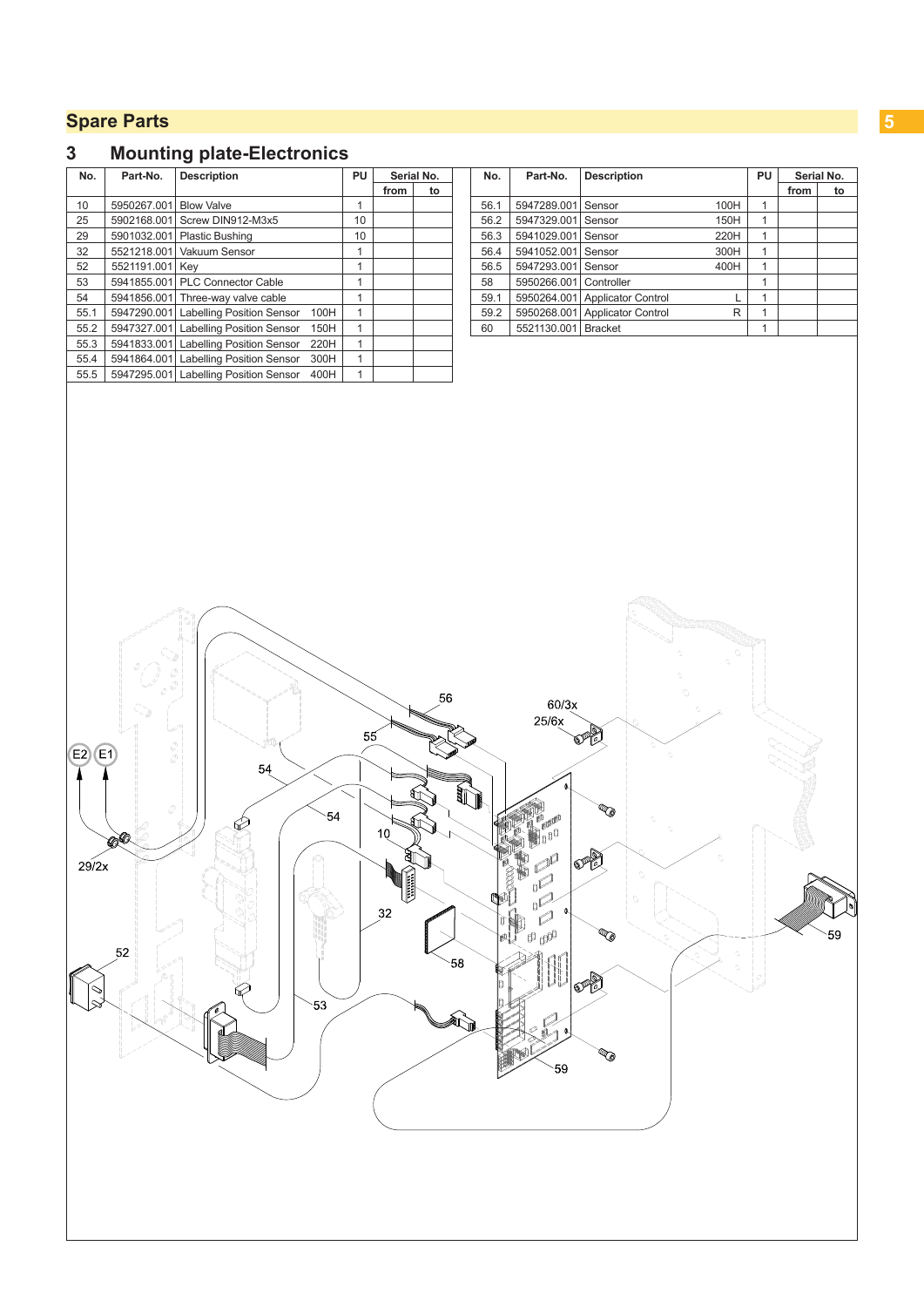## <span id="page-5-0"></span>**4 Cylinder assembly**

| No.  | Part-No.            | <b>Description</b>                     | PU<br>Serial No. |              |      |    |  |
|------|---------------------|----------------------------------------|------------------|--------------|------|----|--|
|      |                     |                                        |                  |              | from | to |  |
| 33   |                     | 5903003.001 Washer DIN125-A4.3         |                  | 10           |      |    |  |
| 39   | 5966460.001 Tube    |                                        |                  | 2m           |      |    |  |
| 56.1 | 5947289.001         | Sensor                                 | 100H             | 1            |      |    |  |
| 56.2 | 5947329.001 Sensor  |                                        | 150H             | $\mathbf{1}$ |      |    |  |
| 56.3 | 5941029.001         | Sensor                                 | 220H             | $\mathbf{1}$ |      |    |  |
| 56.4 | 5941052.001         | Sensor                                 | 300H             | 1            |      |    |  |
| 56.5 | 5947293.001         | Sensor                                 | 400H             | 1            |      |    |  |
| 61.1 |                     | 5947283.001 Energy Track               | 100H             | 1            |      |    |  |
| 61.2 |                     | 5947325.001 Energy Track               | 150H             | 1            |      |    |  |
| 61.3 | 5941872.001         | <b>Energy Track</b>                    | 220H             | 1            |      |    |  |
| 61.4 |                     | 5941873.001 Energy Track               | 300H             | 1            |      |    |  |
| 61.5 |                     | 5941878.001 Energy Track               | 400H             | 1            |      |    |  |
| 62.1 | 5945541.001         | <b>Bracket</b>                         |                  | 1            |      |    |  |
| 62.2 | 5947271.001 Bracket |                                        | R                | 1            |      |    |  |
| 63   |                     | 5902047.001 Screw DIN7991-M3x5         |                  | 10           |      |    |  |
| 64   |                     | 5902241.001 Screw DIN7984-M4x10        |                  | 10           |      |    |  |
| 65   | 5905593.001         | <b>Mounting Clip</b>                   |                  | 1            |      |    |  |
| 66   |                     | 5905249.001 One-way Flow Control Valve |                  | 1            |      |    |  |
| 67   | 5905352.001         | Sealing Ring                           |                  | 10           |      |    |  |
| 68   | 5905283.001         | Push-in/threaded Fitting               |                  | 1            |      |    |  |
| 69   |                     | 5538088.001 Extension M5-M5            |                  | 1            |      |    |  |
| 70   | 5941845.001 Guide   |                                        |                  | 1            |      |    |  |

| No.  | Part-No.             | <b>Description</b>             |      | PU             |      | Serial No. |
|------|----------------------|--------------------------------|------|----------------|------|------------|
|      |                      |                                |      |                | from | to         |
| 71   |                      | 5905523.001 Manual Valve       |      | 1              |      |            |
| 72.1 | 5905571.001 Cylinder |                                | 100H | $\overline{1}$ |      |            |
| 72.2 | 5905873.001          | Cylinder                       | 150H | $\overline{1}$ |      |            |
| 72.3 | 5905438.001 Cylinder |                                | 220H | $\overline{1}$ |      |            |
| 72.4 | 5905286.001          | Cylinder                       | 300H | $\overline{1}$ |      |            |
| 72.5 | 5905374.001          | Cylinder                       | 400H | $\overline{1}$ |      |            |
| 73.1 | 5947286.001          | Rod                            | 100H | 1              |      |            |
| 73.2 | 5947324.001          | Rod                            | 150H | 1              |      |            |
| 73.3 | 5945515.001          | Rod                            | 220H | $\overline{1}$ |      |            |
| 73.4 | 5942871.001          | Rod                            | 300H | $\overline{1}$ |      |            |
| 73.5 | 5947287.001          | Rod                            | 400H | $\overline{1}$ |      |            |
| 74   | 5902010.001          | Screw DIN912-M3x10             |      | 10             |      |            |
| 75   | 5947276.001          | Stopper                        |      | 1              |      |            |
| 76   | 5521171.001          | Adjusting Plate cpl.           |      | $\overline{1}$ |      |            |
| 77   | 5902811.001          | Screw DIN912-M5x14             |      | 10             |      |            |
| 78   | 5903012.001          | Spring Washer DIN137-A5        |      | 10             |      |            |
| 79   | 5521114.001          | <b>Bridge</b>                  |      | $\overline{1}$ |      |            |
| 80   | 5902005.001          | Screw DIN912-M3x8              |      | 10             |      |            |
| 81.1 | 5945540.001          | <b>Bracket</b>                 | L    | $\overline{1}$ |      |            |
| 81.2 | 5947270.001          | <b>Bracket</b>                 | R    | $\overline{1}$ |      |            |
| 112  |                      | 5903041.001 Washer DIN125-A5.3 |      | 10             |      |            |
| 113  |                      | 5905522.001 Pipe Coupling      |      | 1              |      |            |

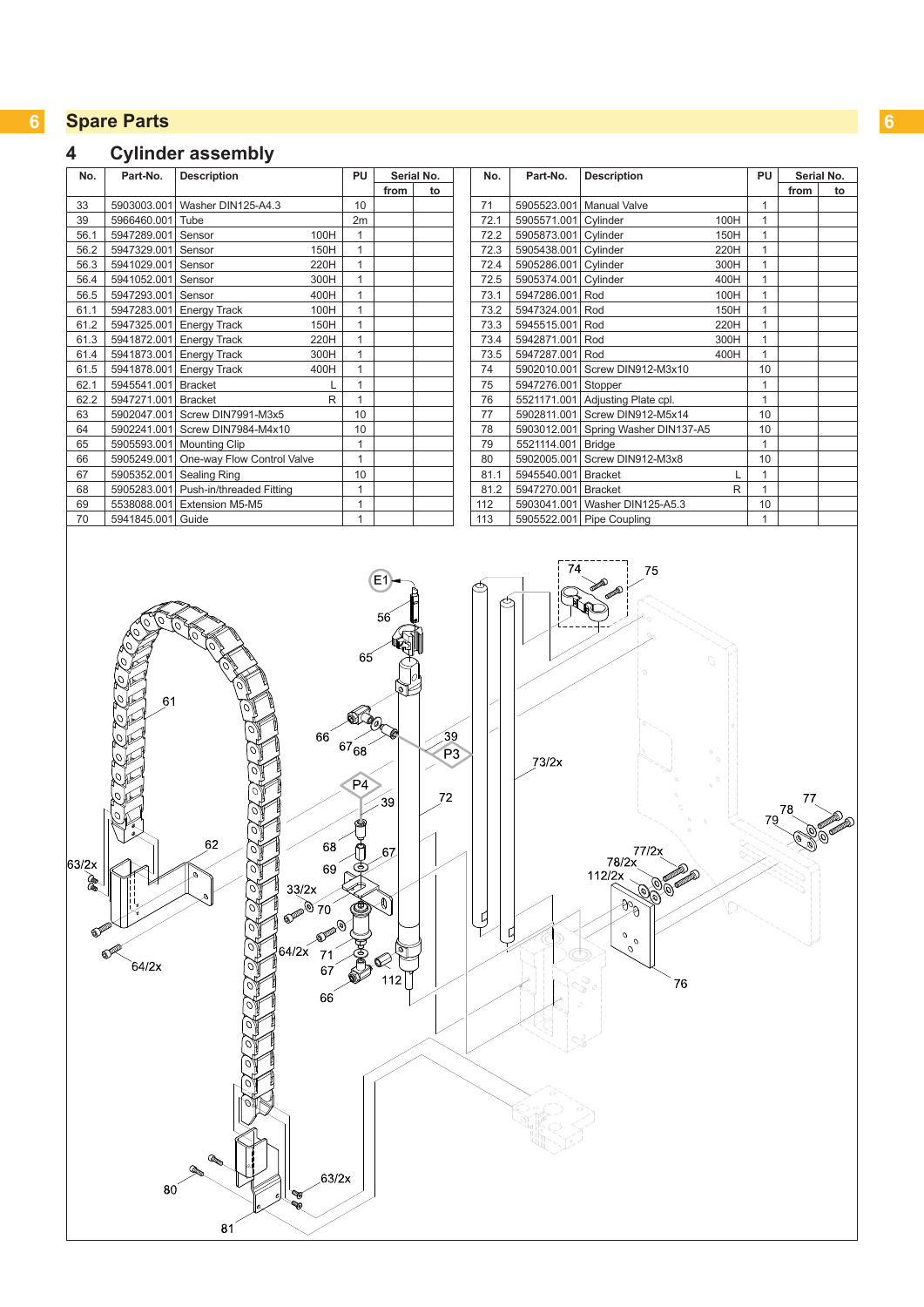90

 $\vert_{91}$ 

 $92$ 

 $101$ 

 $13$ 

67

## <span id="page-6-0"></span>**5 Pad assembly**

| No.                     | Part-No.                 | <b>Description</b>                                     |              |                                | Serial No.           | No.                 | Part-No.               | <b>Description</b>                      | PU           |            | Serial No. |
|-------------------------|--------------------------|--------------------------------------------------------|--------------|--------------------------------|----------------------|---------------------|------------------------|-----------------------------------------|--------------|------------|------------|
|                         |                          |                                                        |              | from                           | to                   |                     |                        |                                         |              | from       | to         |
| 13                      |                          | 5905255.001 Push-in L-Connector                        | $\mathbf{1}$ |                                |                      | 94                  | 5904522.001            | Set Screw DIN915-M5x14                  | 10           |            |            |
| 19                      |                          | 5902004.001 Screw DIN912-M4x20                         | 10           |                                |                      | 95.1                | 5945514.001 Pad Holder | L                                       | $\mathbf{1}$ |            |            |
| 25                      |                          | 5902168.001 Screw DIN912-M3x5                          | 10           |                                |                      | 95.2                | 5947251.001 Pad Holder | R                                       | $\mathbf{1}$ |            |            |
| 33                      |                          | 5903003.001 Washer DIN125-A4.3                         | $10$         |                                |                      | 96                  | 5942891.001 Axle       |                                         | $\mathbf{1}$ |            |            |
| 39                      | 5966460.001 Tube         |                                                        | 2m           |                                |                      | 97.1                | 5521129.001 Spring     | L                                       | $\mathbf{1}$ |            |            |
| 41                      | 5966464.001 Tube         |                                                        | 2m           |                                |                      | 97.2                | 5942835.001 Spring     | R                                       | $\mathbf{1}$ |            |            |
| 55.1                    |                          | 5947290.001 Labelling Position Sensor 100H             | $\mathbf{1}$ |                                |                      | 98.1                | 5535706.001 Adapter    | L                                       | $\mathbf{1}$ |            |            |
|                         |                          |                                                        |              |                                |                      |                     |                        |                                         | $\mathbf{1}$ |            |            |
| 55.2                    |                          | 5947327.001 Labelling Position Sensor 150H             | $\mathbf{1}$ |                                |                      | 98.2                | 5950371.001 Adapter    | R                                       |              |            |            |
| 55.3                    |                          | 5941833.001 Labelling Position Sensor<br>220H          | $\mathbf{1}$ |                                |                      | 99.1                | 5945593.001 Adapter    | L                                       | $\mathbf{1}$ |            |            |
| 55.4                    |                          | 5941864.001 Labelling Position Sensor<br>300H          | $\mathbf{1}$ |                                |                      | 99.2                | 5942858.001 Adapter    | R                                       | $\mathbf{1}$ |            |            |
| 55.5                    |                          | 5947295.001 Labelling Position Sensor<br>400H          | $\mathbf{1}$ |                                |                      | 100                 |                        | 5903001.001 Spring Washer DIN137-A4     | 10           |            |            |
| 67                      | 5905352.001 Sealing Ring |                                                        | 10           |                                |                      | 101                 |                        | 5905317.001 Push-in L-Connector         | $\mathbf{1}$ |            |            |
| 77                      |                          | 5902811.001 Screw DIN912-M5x14                         | 10           |                                |                      | 102.1               |                        | 5521213.001 Mounting Bracket<br>L       | $\mathbf{1}$ |            |            |
| 78                      |                          | 5903012.001 Spring Washer DIN137-A5                    | 10           |                                |                      | 102.2               |                        | 5942824.001 Mounting Bracket<br>R       | $\mathbf{1}$ |            |            |
| 82.1                    | 5942876.001 Guide        | Г                                                      | $\mathbf{1}$ |                                |                      | 103                 |                        | 5902138.001 Screw DIN912-M5x10          | 10           |            |            |
| 82.2                    | 5947259.001 Guide        | R                                                      | $\mathbf{1}$ |                                |                      | 104                 |                        | 5903507.001 E-Ring DIN6799-3.2          | 10           |            |            |
| 83                      | 5521159.001 Nut          |                                                        | $\mathbf{1}$ |                                |                      | 105                 |                        | 5903051.001 Washer DIN988-4x8x0.2       | 10           |            |            |
| 84                      |                          | 5903510.001 E-Ring DIN6799-9                           | 10           |                                |                      | 106                 | 5905070.001 Spring     |                                         | $\mathbf{1}$ |            |            |
| 85                      | 5942899.001 Bushing      |                                                        | $\mathbf{1}$ |                                |                      | 107.1               | 5521214.001 Curve      | L                                       | $\mathbf{1}$ |            |            |
| 86                      |                          | 5905602.001 Ring Magnet                                | $\mathbf{1}$ |                                |                      | 107.2               | 5942825.001 Curve      | R                                       | $\mathbf{1}$ |            |            |
| 87                      | 5942834.001 Adapter Bolt |                                                        | $\mathbf{1}$ |                                |                      | 108.1               | 5521215.001 Stud       | Г                                       | $\mathbf{1}$ |            |            |
| 89                      | 5905069.001 Spring       |                                                        | $\mathbf{1}$ |                                |                      | 108.2               | 5942826.001 Stud       | R                                       | $\mathbf{1}$ |            |            |
| 90                      | 5521158.001 Washer       |                                                        | 10           |                                |                      | 109                 |                        | 5903011.001 Toothed Washer DIN6797-A4.3 | 10           |            |            |
| 91                      | 5521157.001 Washer       |                                                        | 10           |                                |                      | 110                 |                        | 5902501.001 Nut DIN934-M4               | 10           |            |            |
| 92                      |                          | 5903501.001 E-Ring DIN6799-7                           | $\mathbf{1}$ |                                |                      | 111                 | 5521164.001 Knob       |                                         | $\mathbf{1}$ |            |            |
| 93.1                    | 5942874.001 Support      | Г                                                      | $\mathbf{1}$ |                                |                      | 112                 |                        | 5903041.001 Washer DIN125-A5.3          | 10           |            |            |
| 93.2                    | 5947252.001 Support      | R                                                      | $\mathbf{1}$ |                                |                      |                     |                        |                                         |              |            |            |
|                         |                          | $\mathcal{O}$                                          |              | ⇘<br>$\mathcal{O}$<br>$\alpha$ | $\infty$<br>$\alpha$ |                     |                        |                                         |              |            |            |
|                         |                          | 94                                                     | Ф            | 93                             |                      | 25                  |                        | 102<br>78/2x<br>67/2x<br>O<br>(O)       | 103          |            |            |
| $\mathbf{83}^{'}$<br>84 |                          | Q<br>0°                                                |              |                                | لاهي                 |                     |                        | Q<br>(O)                                |              |            |            |
| 85                      |                          | 25<br>55                                               | ID           | 0                              |                      | 104<br>105<br>77/2x | 10,                    | $\mathbb{Q}$                            | 107          |            |            |
| 86                      |                          | E <sub>2</sub><br>$\mathscr{Q}$<br>95                  |              | aaaaaa                         |                      | 96                  | 106                    | ΙД,<br>79<br>Q                          | 33<br>V      | 100<br>110 | 11         |
| 87<br>89                |                          | P <sub>1</sub><br>$\circ$<br>41<br>Ф<br>P <sub>2</sub> | $\circ$      |                                |                      |                     | 97/2x                  | Ø.                                      | O            |            |            |

`99 ¦

 $\lambda$ 100

 $\lambda$ 

€

 $98$ 

 $\begin{array}{r}\n108 \quad 33/2x \\
109/2x\n\end{array}$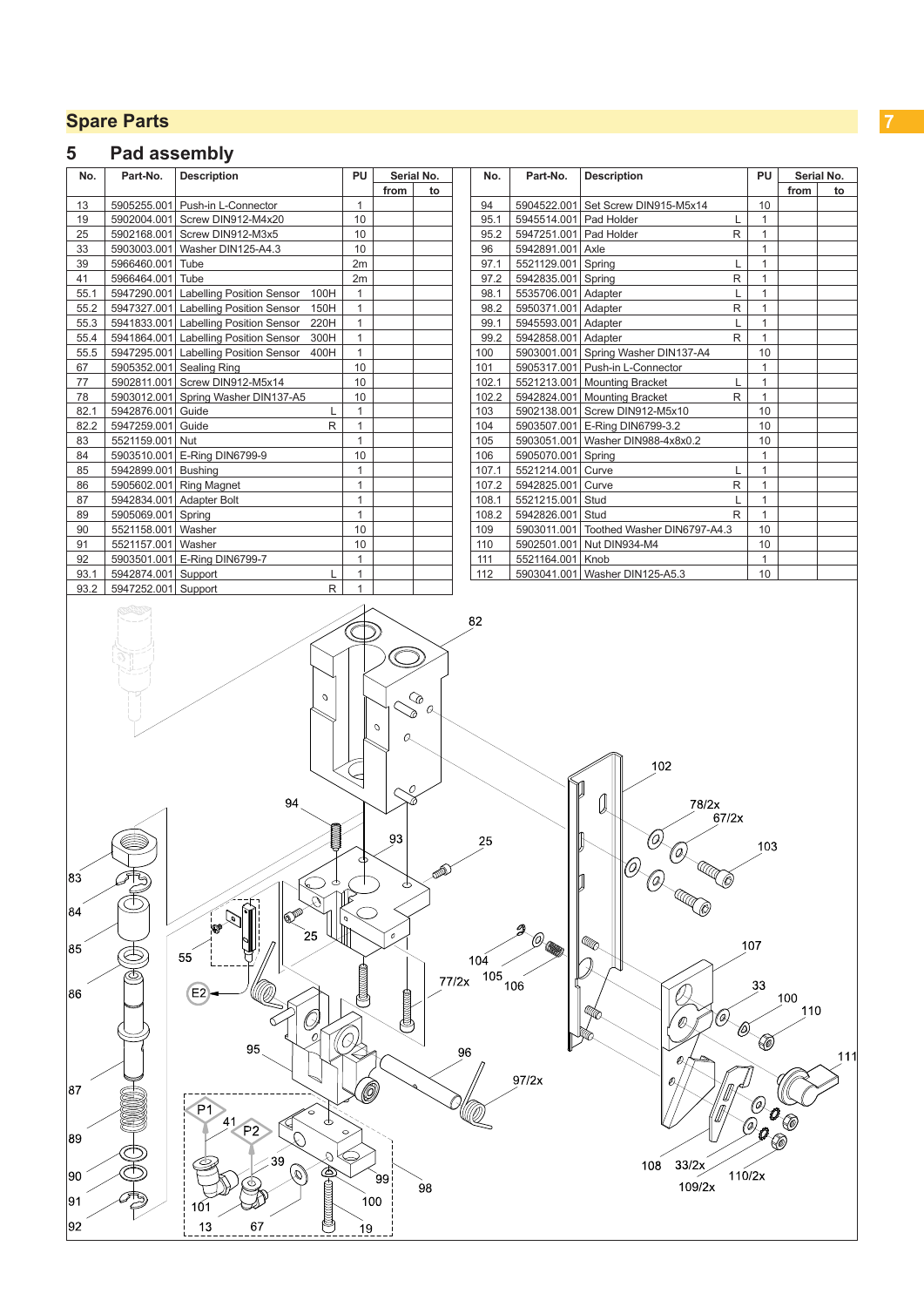### <span id="page-7-0"></span>**Spare parts index**

| Pos.                | Figure/Page |                         |   |   |                                  | No.            | Part No.                   | <b>Description</b>                       | PU<br><b>SPR</b>             |  | Serial No. |   |   |      |    |
|---------------------|-------------|-------------------------|---|---|----------------------------------|----------------|----------------------------|------------------------------------------|------------------------------|--|------------|---|---|------|----|
|                     |             |                         |   |   |                                  |                |                            |                                          |                              |  |            |   |   | from | to |
| $\mathbf{1}$        |             |                         |   | 6 |                                  | 79             | 5521114.001                | <b>Bridge</b>                            | 1                            |  |            |   |   |      |    |
| $\overline{c}$      |             |                         |   |   | $\overline{7}$                   | 97.1           | 5521129.001                | Spring                                   | 1                            |  |            |   |   |      |    |
| 3                   |             |                         | 5 |   |                                  | 60             | 5521130.001                | <b>Bracket</b>                           | 1                            |  |            |   |   |      |    |
| $\overline{4}$<br>5 |             |                         |   |   | $\overline{7}$<br>$\overline{7}$ | 91<br>90       | 5521157.001<br>5521158.001 | Washer<br>Washer                         | $\mathbf{1}$<br>$\mathbf{1}$ |  |            |   |   |      |    |
| 6                   |             |                         |   |   | $\overline{7}$                   | 83             | 5521159.001                | Nut                                      | 1                            |  |            |   |   |      |    |
| $\overline{7}$      |             |                         |   |   | $\overline{7}$                   | 111            | 5521164.001                | Knob                                     | $\mathbf{1}$                 |  |            |   |   |      |    |
| 8                   |             |                         |   | 6 |                                  | 76             | 5521171.001                | <b>Adjusting Plate</b>                   | $\mathbf{1}$                 |  |            |   |   |      |    |
| 9                   |             |                         | 5 |   |                                  | 52             | 5521191.001                | Key                                      | $\mathbf{1}$                 |  |            |   |   |      |    |
| 10                  |             |                         |   |   | $\overline{7}$                   | 102.1          | 5521213.001                | <b>Mounting Bracket</b>                  | $\mathbf{1}$                 |  |            |   |   |      |    |
| 11                  |             |                         |   |   | $\overline{7}$                   | 107.1          | 5521214.001                | Curve                                    | $\mathbf{1}$                 |  |            |   |   |      |    |
| 12                  |             |                         |   |   | $\overline{7}$                   | 108.1          | 5521215.001                | Stud                                     | $\mathbf{1}$                 |  |            |   |   |      |    |
| 13                  |             | $\overline{4}$          | 5 |   |                                  | 32             | 5521218.001                | Vakuum Sensor                            | $\mathbf{1}$                 |  |            | C | D |      |    |
| 14                  |             |                         |   |   | $\overline{7}$                   | 98.1           | 5535706.001                | Adapter                                  | $\mathbf{1}$                 |  |            |   |   |      |    |
| 15                  | 3           |                         |   |   |                                  | 24.1           | 5535763.001                | <b>Bracket</b>                           | 1                            |  |            |   |   |      |    |
| 16                  | 3           |                         |   |   |                                  | 30             | 5537675.001                | Plate                                    | 1                            |  |            |   |   |      |    |
| 17                  | 3           |                         |   |   |                                  | 3.1            | 5537978.001                | Hinge Bush                               | $\mathbf{1}$                 |  |            |   |   |      |    |
| 18                  | 3           |                         |   |   |                                  | 36.1           | 5537994.001                | <b>Blow Tube Retainer</b>                | 1                            |  |            |   |   |      |    |
| 19                  |             |                         |   | 6 |                                  | 69             | 5538088.001                | Extension M5-M5                          | $\mathbf{1}$                 |  |            |   |   |      |    |
| 20                  |             | $\overline{4}$          |   |   |                                  | 23             | 5900025.001                | Standoff Bolt M3x14                      | 10                           |  |            |   |   |      |    |
| 21                  |             | $\overline{4}$          | 5 |   |                                  | 29             | 5901032.001                | <b>Plastic Bushing</b>                   | 10                           |  |            |   |   |      |    |
| 22                  | 3           |                         |   |   |                                  | 31             | 5901574.001                | Cable Clamp                              | 10                           |  |            |   |   |      |    |
| 23                  |             | $\overline{4}$          |   |   | $\overline{7}$                   | 19             | 5902004.001                | Screw DIN912-M4x20                       | 10                           |  |            |   |   |      |    |
| 24                  |             |                         |   | 6 |                                  | 80             | 5902005.001                | Screw DIN912-M3x8                        | 10                           |  |            |   |   |      |    |
| 25                  |             |                         |   | 6 |                                  | 74             | 5902010.001                | Screw DIN912-M3x10                       | 10                           |  |            |   |   |      |    |
| 26                  | 3           | $\overline{4}$          |   |   |                                  | 25             | 5902026.001                | Screw DIN7985-M3x6                       | 10                           |  |            |   |   |      |    |
| 27                  | 3           | $\overline{\mathbf{4}}$ |   |   |                                  | 37             | 5902030.001                | Screw DIN7991-M3x12                      | 10                           |  |            |   |   |      |    |
| 28                  |             |                         |   | 6 |                                  | 63             | 5902047.001                | Screw DIN7991-M3x5                       | 10                           |  |            |   |   |      |    |
| 29                  | 3           |                         |   |   |                                  | 15             | 5902049.001                | Screw DIN912-M4x6                        | 10                           |  |            |   |   |      |    |
| 30                  |             | $\overline{\mathbf{4}}$ |   |   |                                  | 26             | 5902080.001                | Screw DIN7985-M3x20                      | 10                           |  |            |   |   |      |    |
| 31                  |             |                         |   |   | $\overline{7}$                   | 103            | 5902138.001                | Screw DIN912-M5x10                       | 10                           |  |            |   |   |      |    |
| 32                  | 3           |                         | 5 |   | $\overline{7}$                   | 4<br>25        | 5902143.001                | Screw DIN7991-M4x16                      | 10<br>10                     |  |            |   |   |      |    |
| 33<br>34            |             |                         |   | 6 |                                  | 64             | 5902168.001<br>5902241.001 | Screw DIN912-M3x5<br>Screw DIN7984-M4x10 | 10                           |  |            |   |   |      |    |
| 35                  |             |                         |   |   | $\overline{7}$                   | 110            | 5902501.001                | Nut DIN934-M4                            | 10                           |  |            |   |   |      |    |
| 36                  |             |                         |   | 6 | $\overline{7}$                   | 77             | 5902811.001                | Screw DIN912-M5x14                       | 10                           |  |            |   |   |      |    |
| 37                  |             | $\overline{4}$          |   |   |                                  | 11             | 5902815.001                | Screw DIN912-M3x45                       | 10                           |  |            |   |   |      |    |
| 38                  |             |                         |   |   | $\overline{7}$                   | 100            | 5903001.001                | Spring Washer DIN137-A4                  | 10                           |  |            |   |   |      |    |
| 39                  |             | $\overline{4}$          |   | 6 | $\overline{7}$                   | 33             | 5903003.001                | Washer DIN125-A4.3                       | 10                           |  |            |   |   |      |    |
| 40                  |             |                         |   |   | $\overline{7}$                   | 109            | 5903011.001                | Toothed Washer DIN6797-A4.3              | 10                           |  |            |   |   |      |    |
| 41                  |             |                         |   | 6 | $\overline{7}$                   | 78             | 5903012.001                | Spring Washer DIN137-A5                  | 10                           |  |            |   |   |      |    |
| 42                  |             |                         |   | 6 | $\overline{7}$                   | 112            | 5903041.001                | Washer DIN125-A5.3                       | 10                           |  |            |   |   |      |    |
| 43                  |             |                         |   |   | $\overline{7}$                   | 105            | 5903051.001                | Washer DIN988-4x8x0.2                    | 10                           |  |            |   |   |      |    |
| 44                  |             |                         |   |   | 7                                | 92             | 5903501.001                | E-Ring DIN6799-7                         | 10                           |  |            |   |   |      |    |
| 45                  |             |                         |   |   | $\boldsymbol{7}$                 | 104            | 5903507.001                | E-Ring DIN6799-3.2                       | 10                           |  |            |   |   |      |    |
| 46                  |             |                         |   |   | $\overline{7}$                   | 84             | 5903510.001                | E-Ring DIN6799-9                         | 10                           |  |            |   |   |      |    |
| 47                  | 3           |                         |   |   |                                  | $\overline{7}$ | 5903525.001                | E-Ring DIN6799-4                         | 10                           |  |            |   |   |      |    |
| 48                  |             |                         |   |   | $\overline{\mathcal{I}}$         | 94             | 5904522.001                | Set Screw DIN915-M5x14                   | 10                           |  |            |   |   |      |    |
| 49                  |             |                         |   |   | $\overline{7}$                   | 89             | 5905069.001                | Spring                                   | $\mathbf{1}$                 |  | B          | C | D |      |    |
| 50                  |             |                         |   |   | $\overline{7}$                   | 106            | 5905070.001                | Spring                                   | $\mathbf{1}$                 |  |            |   |   |      |    |
| 51                  |             |                         |   | 6 |                                  | 66             | 5905249.001                | One-way Flow Control Valve               | $\mathbf{1}$                 |  |            |   |   |      |    |
| 52                  |             | $\overline{4}$          |   |   | $\overline{7}$                   | 13             | 5905255.001                | Push-in L-Connector                      | $\mathbf{1}$                 |  |            |   |   |      |    |
| 53                  |             | 4                       |   |   |                                  | 57             | 5905281.001                | Valve                                    | $\mathbf{1}$                 |  |            | С | D |      |    |
| 54                  |             | $\overline{4}$          |   | 6 |                                  | 68             | 5905283.001                | Push-in/threaded Fitting                 | $\mathbf{1}$                 |  |            |   |   |      |    |
| 55                  |             |                         |   | 6 |                                  | 72.4           | 5905286.001                | Cylinder                                 | $\mathbf{1}$                 |  |            |   |   |      |    |
| 56                  |             |                         |   |   | $\overline{7}$                   | 101            | 5905317.001                | Push-in L-Connector                      | $\mathbf{1}$                 |  |            |   |   |      |    |
| 57                  |             |                         |   | 6 | $\overline{7}$                   | 67             | 5905352.001                | <b>Sealing Ring</b>                      | 10                           |  |            |   |   |      |    |
| 58<br>59            |             | $\overline{4}$          |   | 6 |                                  | 72.5<br>21     | 5905374.001<br>5905437.001 | Cylinder<br>Push-in/threaded Fitting     | $\mathbf{1}$<br>$\mathbf{1}$ |  |            |   |   |      |    |
| 60                  |             |                         |   | 6 |                                  | 72.3           | 5905438.001                | Cylinder                                 | $\mathbf{1}$                 |  |            |   |   |      |    |
| 61                  |             |                         |   | 6 |                                  | 113            | 5905522.001                | Pipe Coupling                            | $\mathbf{1}$                 |  |            |   |   |      |    |
| 62                  |             |                         |   | 6 |                                  | 71             | 5905523.001                | <b>Manual Valve</b>                      | $\mathbf{1}$                 |  |            |   |   |      |    |
|                     |             |                         |   |   |                                  |                |                            |                                          |                              |  |            |   |   |      |    |

#### PU Package unit

SPR Recommendation

A - wearing parts and accessories \_\_\_\_\_\_\_\_\_\_\_\_\_\_\_\_\_\_\_\_\_C - recommended spare parts for distributors C - recommended spare parts for distributors<br>D - recommended spare parts for central stores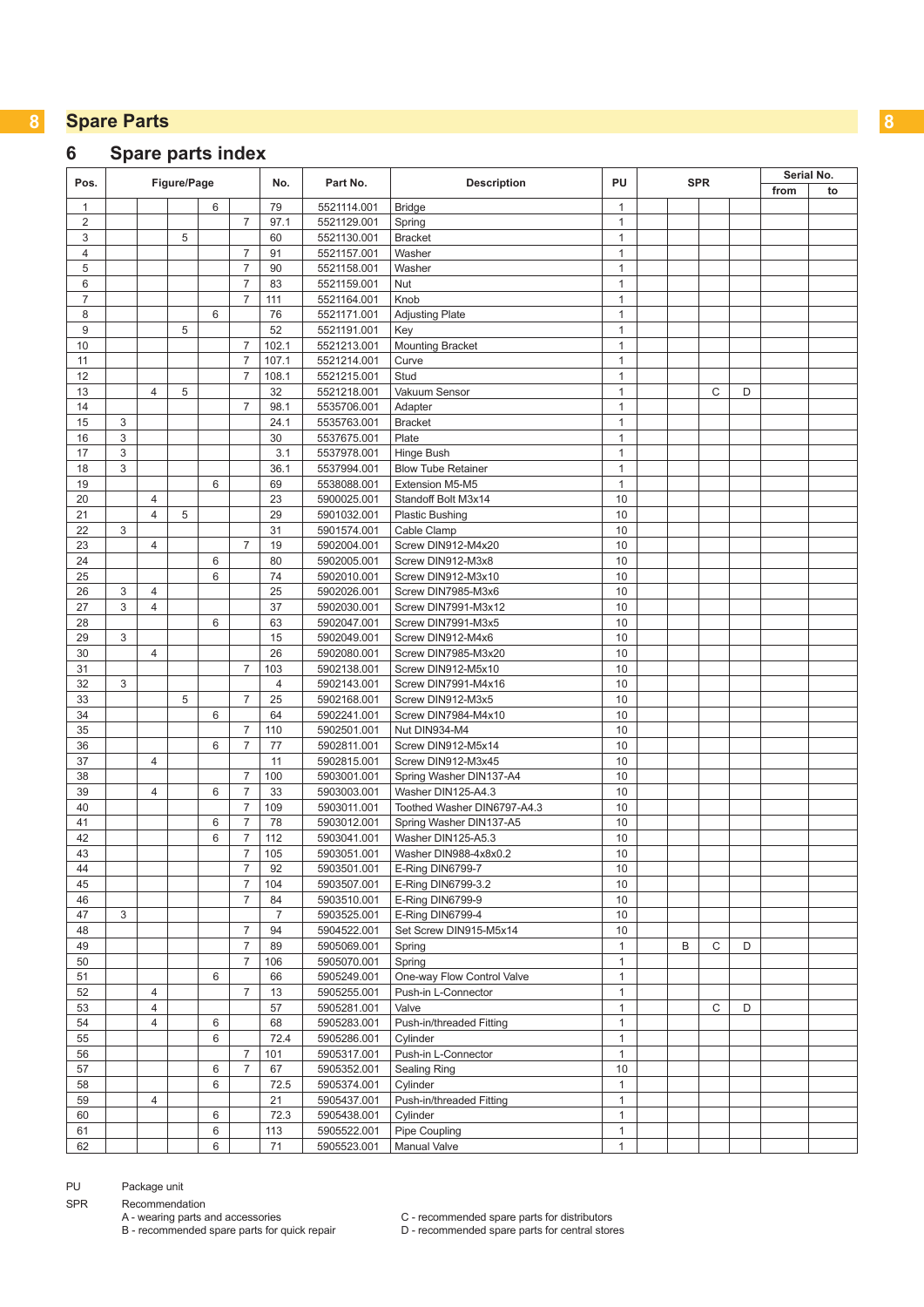## **Spare parts index**

| Pos.  | Figure/Page |                |   |   |                | Part No.<br>No. |             | <b>Description</b>               |              | PU<br><b>SPR</b> |   |   |   | Serial No. |    |  |
|-------|-------------|----------------|---|---|----------------|-----------------|-------------|----------------------------------|--------------|------------------|---|---|---|------------|----|--|
|       |             |                |   |   |                |                 |             |                                  |              |                  |   |   |   | from       | to |  |
| 63    |             |                |   | 6 |                | 72.1            | 5905571.001 | Cylinder                         | 1            |                  |   |   |   |            |    |  |
| 64    |             | $\overline{4}$ |   |   |                | 28              | 5905592.001 | Push-in T-Fitting                | $\mathbf{1}$ |                  |   |   |   |            |    |  |
| 65    |             |                |   | 6 |                | 65              | 5905593.001 | <b>Mounting Clip</b>             | $\mathbf{1}$ |                  |   |   |   |            |    |  |
| 66    |             |                |   |   | $\overline{7}$ | 86              | 5905602.001 | <b>Ring Magnet</b>               | $\mathbf{1}$ |                  |   |   |   |            |    |  |
| 67    |             | $\overline{4}$ |   |   |                | 35              | 5905603.001 | Push-in/threaded Fitting         | $\mathbf{1}$ |                  |   |   |   |            |    |  |
| 68    |             | $\overline{4}$ |   |   |                | 12              | 5905611.001 | Valve                            | $\mathbf{1}$ |                  |   |   |   |            |    |  |
| 69    |             | $\overline{4}$ |   |   |                | 22              | 5905664.001 | Push-in T-Connector              | $\mathbf{1}$ |                  |   |   |   |            |    |  |
| 70    |             | $\overline{4}$ |   |   |                | 14              | 5905748.001 | Silencer                         | $\mathbf{1}$ |                  | B | C | D |            |    |  |
| 71    |             |                |   | 6 |                | 72.2            | 5905873.001 | Cylinder                         | $\mathbf{1}$ |                  |   |   |   |            |    |  |
| 72    |             | $\overline{4}$ |   |   |                | 17              | 5905923.001 | Vacuum Generator                 | $\mathbf{1}$ |                  |   |   | D |            |    |  |
| 73    |             | $\overline{4}$ |   |   |                | 16              | 5905971.001 | Push-in/threaded L-Fitting       | $\mathbf{1}$ |                  |   |   |   |            |    |  |
| 74    |             | $\overline{4}$ |   |   |                | 20              | 5911003.001 | Miniature Pressure Regulator     | $\mathbf{1}$ |                  |   |   |   |            |    |  |
| 75    |             | $\overline{4}$ |   |   |                | 51              | 5917462.001 | Push-in L-Fitting                | $\mathbf{1}$ |                  |   |   |   |            |    |  |
| 76    | 3           |                |   |   |                | 5.1             | 5940644.001 | Hinge Axle                       | $\mathbf{1}$ |                  |   |   |   |            |    |  |
| 77    |             |                | 5 | 6 |                | 56.3            | 5941029.001 | Sensor                           | $\mathbf{1}$ |                  |   | C | D |            |    |  |
| 78    |             |                | 5 | 6 |                | 56.4            | 5941052.001 | Sensor                           | $\mathbf{1}$ |                  |   | C | D |            |    |  |
| 79    | 3           |                |   |   |                | 9.1             | 5941817.001 | Cover                            | $\mathbf{1}$ |                  |   |   |   |            |    |  |
| 80    |             |                | 5 |   | $\overline{7}$ | 55.3            | 5941833.001 | <b>Labelling Position Sensor</b> | $\mathbf{1}$ |                  |   |   |   |            |    |  |
| 81    |             |                |   | 6 |                | 70              | 5941845.001 | Guide                            | $\mathbf{1}$ |                  |   |   |   |            |    |  |
| 82    |             |                | 5 |   |                | 53              | 5941855.001 | <b>PLC Connector Cable</b>       | $\mathbf{1}$ |                  |   |   |   |            |    |  |
| 83    |             |                | 5 |   |                | 54              | 5941856.001 | Three-way valve cable            | $\mathbf{1}$ |                  |   |   |   |            |    |  |
| 84    |             |                | 5 |   | $\overline{7}$ | 55.4            | 5941864.001 | <b>Labelling Position Sensor</b> | $\mathbf{1}$ |                  |   | C | D |            |    |  |
| 85    |             |                |   | 6 |                | 61.3            | 5941872.001 | <b>Energy Track</b>              | $\mathbf{1}$ |                  |   |   |   |            |    |  |
| 86    |             |                |   | 6 |                | 61.4            | 5941873.001 | <b>Energy Track</b>              | $\mathbf{1}$ |                  |   |   |   |            |    |  |
| 87    |             |                |   | 6 |                | 61.5            | 5941878.001 | <b>Energy Track</b>              | $\mathbf{1}$ |                  |   |   |   |            |    |  |
| 88    |             | $\overline{4}$ |   |   |                | 18              | 5941991.001 | <b>Bracket</b>                   | $\mathbf{1}$ |                  |   |   |   |            |    |  |
| 89    |             |                |   |   | $\overline{7}$ | 102.2           | 5942824.001 | <b>Mounting Bracket</b>          | $\mathbf{1}$ |                  |   |   |   |            |    |  |
| 90    |             |                |   |   | $\overline{7}$ | 107.2           | 5942825.001 | Curve                            | $\mathbf{1}$ |                  |   |   |   |            |    |  |
| 91    |             |                |   |   | $\overline{7}$ | 108.2           | 5942826.001 | Stud                             | $\mathbf{1}$ |                  |   |   |   |            |    |  |
| 92    |             |                |   |   | $\overline{7}$ | 87              | 5942834.001 | Adapter Bolt                     | $\mathbf{1}$ |                  |   |   |   |            |    |  |
| 93    |             |                |   |   | $\overline{7}$ | 97.2            | 5942835.001 | Spring                           | $\mathbf{1}$ |                  |   |   |   |            |    |  |
| 94    | 3           |                |   |   |                | 3.2             | 5942841.001 | Hinge Bush                       | $\mathbf{1}$ |                  |   |   |   |            |    |  |
| 95    | 3           |                |   |   |                | 24.2            | 5942842.001 | <b>Bracket</b>                   | $\mathbf{1}$ |                  |   |   |   |            |    |  |
| 96    | 3           |                |   |   |                | 36.2            | 5942853.001 | <b>Blow Tube Retainer</b>        | $\mathbf{1}$ |                  |   |   |   |            |    |  |
| 97    |             |                |   |   | $\overline{7}$ | 99.2            | 5942858.001 | Adapter                          | $\mathbf{1}$ |                  |   |   |   |            |    |  |
| 98    | 3           |                |   |   |                | 5.2             | 5942870.001 | Hinge Axle                       | $\mathbf{1}$ |                  |   |   |   |            |    |  |
| 99    |             |                |   | 6 |                | 73.4            | 5942871.001 | Rod                              | $\mathbf{1}$ |                  |   |   |   |            |    |  |
| 100   |             |                |   |   | $\overline{7}$ | 93.1            | 5942874.001 | Support                          | $\mathbf{1}$ |                  |   |   |   |            |    |  |
| 101   |             |                |   |   | $\overline{7}$ | 82.1            | 5942876.001 | Guide                            | $\mathbf{1}$ |                  |   |   |   |            |    |  |
| 102   |             |                |   |   | $\overline{7}$ | 96              | 5942891.001 | Axle                             | $\mathbf{1}$ |                  |   |   |   |            |    |  |
| 103   |             |                |   |   | $\overline{7}$ | 85              | 5942899.001 | <b>Bushing</b>                   | $\mathbf{1}$ |                  |   |   |   |            |    |  |
| 104   |             |                |   |   | 7              | 95.1            | 5945514.001 | Pad Holder                       | $\mathbf{1}$ |                  |   |   |   |            |    |  |
| 105   |             |                |   | 6 |                | 73.3            | 5945515.001 | Rod                              | $\mathbf{1}$ |                  |   |   |   |            |    |  |
| 106   | 3           |                |   |   |                | 2.1             | 5945529.001 | <b>Mounting Plate</b>            | 1            |                  |   |   |   |            |    |  |
| 107   | 3           |                |   |   |                | 1.1             | 5945531.001 | <b>Mounting Plate</b>            | $\mathbf{1}$ |                  |   |   |   |            |    |  |
| 108   |             |                |   | 6 |                | 81.1            | 5945540.001 | <b>Bracket</b>                   | $\mathbf{1}$ |                  |   |   |   |            |    |  |
| 109   |             |                |   | 6 |                | 62.1            | 5945541.001 | <b>Bracket</b>                   | $\mathbf{1}$ |                  |   |   |   |            |    |  |
| 110   |             |                |   |   | $\overline{7}$ | 99.1            | 5945593.001 | Adapter                          | $\mathbf{1}$ |                  |   |   |   |            |    |  |
| 111   |             |                |   |   | $\overline{7}$ | 95.2            | 5947251.001 | Pad Holder                       | $\mathbf{1}$ |                  |   |   |   |            |    |  |
| 112   |             |                |   |   | $\overline{7}$ | 93.2            | 5947252.001 | Support                          | $\mathbf{1}$ |                  |   |   |   |            |    |  |
| 113   | 3           |                |   |   |                | 1.2             | 5947255.001 | <b>Mounting Plate</b>            | $\mathbf{1}$ |                  |   |   |   |            |    |  |
| 114   | 3           |                |   |   |                | 9.2             | 5947257.001 | Cover                            | $\mathbf{1}$ |                  |   |   |   |            |    |  |
| 115   |             |                |   |   | $\overline{7}$ | 82.2            | 5947259.001 | Guide                            | $\mathbf{1}$ |                  |   |   |   |            |    |  |
| 116   |             |                |   | 6 |                | 81.2            | 5947270.001 | <b>Bracket</b>                   | $\mathbf{1}$ |                  |   |   |   |            |    |  |
| $117$ |             |                |   | 6 |                | 62.2            | 5947271.001 | <b>Bracket</b>                   | $\mathbf{1}$ |                  |   |   |   |            |    |  |
| 118   |             |                |   | 6 |                | ${\bf 75}$      | 5947276.001 | Stopper                          | $\mathbf{1}$ |                  |   |   |   |            |    |  |
| 119   |             |                |   | 6 |                | 61.1            | 5947283.001 | Energy Track                     | $\mathbf{1}$ |                  |   |   |   |            |    |  |
| 120   |             |                |   | 6 |                | 73.1            | 5947286.001 | Rod                              | $\sqrt{2}$   |                  |   |   |   |            |    |  |
| 121   |             |                |   | 6 |                | 73.5            | 5947287.001 | Rod                              | $\mathbf{1}$ |                  |   |   |   |            |    |  |
| 122   |             |                | 5 | 6 |                | 56.1            | 5947289.001 | Sensor                           | $\mathbf{1}$ |                  |   | C | D |            |    |  |
| 123   |             |                | 5 |   | $\overline{7}$ | 55.1            | 5947290.001 | <b>Labelling Position Sensor</b> | $\mathbf{1}$ |                  |   | С | D |            |    |  |
| 124   |             |                | 5 | 6 |                | 56.5            | 5947293.001 | Sensor                           | $\mathbf{1}$ |                  |   |   | D |            |    |  |
|       |             |                |   |   |                |                 |             |                                  |              |                  |   |   |   |            |    |  |

PU Package unit

SPR Recommendation

C - recommended spare parts for distributors<br>D - recommended spare parts for central stores

A - wearing parts and accessories \_\_\_\_\_\_\_\_\_\_\_\_\_\_\_\_\_\_\_\_\_C - recommended spare parts for distributors